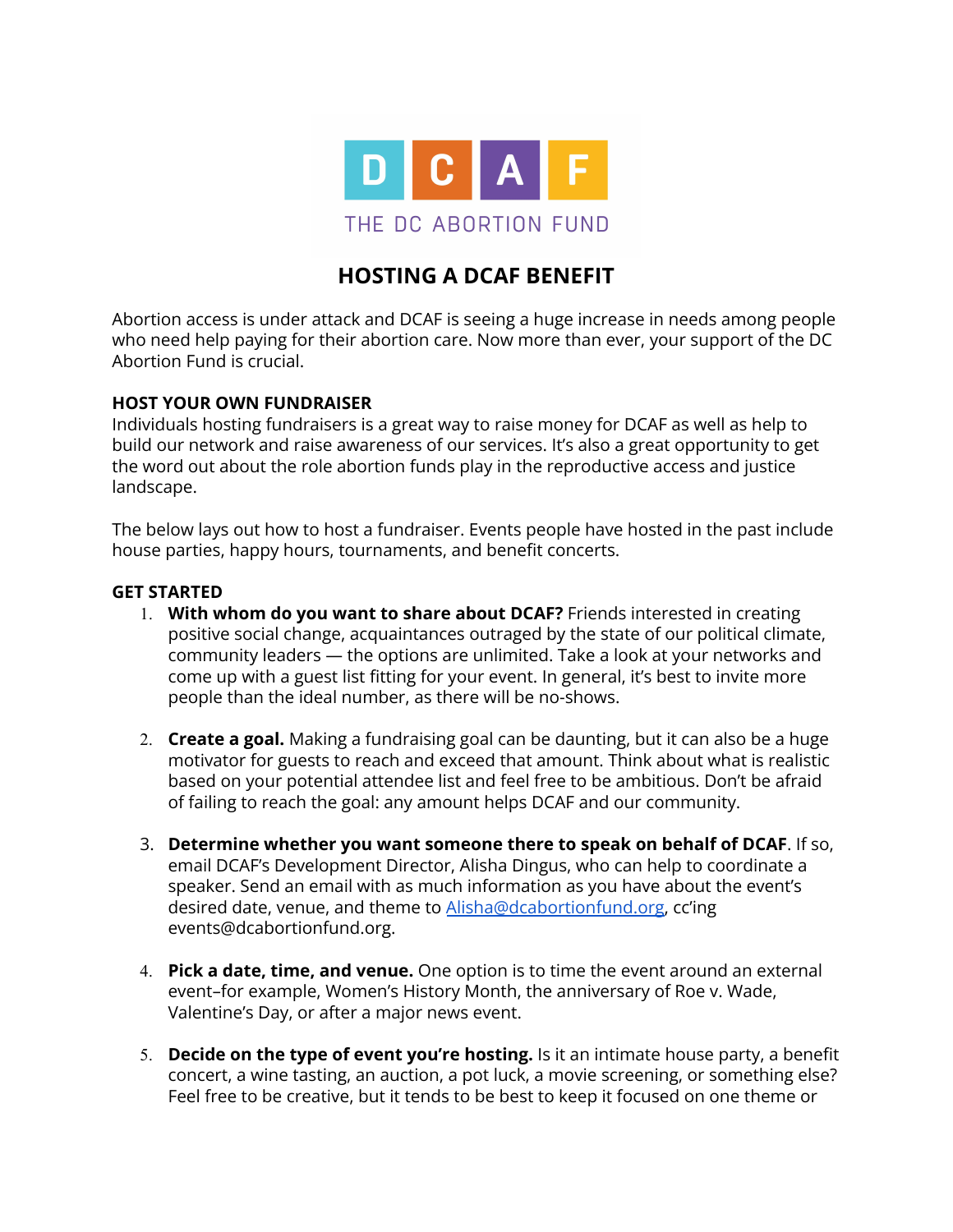activity. From a messaging perspective, simplicity is best.

- 6. **Determine how your event will raise money.** Will there be a fixed price to attend, an ask at the event, auction items, specialty cocktails with proceeds going to DCAF, or something else? Make sure to include DCAF's [donation](https://dcabortionfund.org/donate/) link and QR code (below) in your communications for anyone who can't attend but still wants to donate.
- 7. **Spread the word.** Send paper or email invitations and publicize it on your social media channels if you feel comfortable sharing it publicly. Have a clear message about why you're hosting the event and what people can expect once they arrive.
	- a. In publicizing the event, be conscious about security. In some cases where events related to DCAF are public, protesters might show up. (DCAF can share guidance on how to engage with protesters if desired.) Make sure you collect RSVPs and vet them, and if the venue is a private home, only share location details with vetted respondents.

## **SHARING INFORMATION ABOUT DCAF**

You don't need to be an expert on abortion access or currently involved with DCAF to host a fundraiser. You just have to be passionate and willing to share your passion with your network.

To help you share information about our work with your network, feel free to use these resources:

- Visit [dcabortionfund.org](http://dcabortionfund.org/) to learn more about our mission, vision, and how we do our work.
- Print our most recent annual report(s) for guests to learn more. These can be found in our About [section.](https://dcabortionfund.org/about/annual-report/)

## **COLLECTING DONATIONS**

There are several ways for attendees to make donations to DCAF at your event.

- Attendees can give online at [dcabortionfund.org](https://salsa3.salsalabs.com/o/2082/donate_page/donatenow). This is by far the easiest way for DCAF to accept donations.
- Hosts could collect all donations from the party and then make one single donation online or via check.
	- All donations can be mailed to DCAF to be individually credited to each donor. Please be sure to clearly note how much each person donated.
- Writing and mailing checks:
	- Checks should be made payable to DC Abortion Fund.
	- Checks should be mailed to: DC Abortion Fund, P.O. Box 65061, Washington, DC 20035
- Tax receipts & gift acknowledgements
	- $\circ$  DCAF is a 501(c)(3) charity and gifts are tax-deductible.
	- In order for DCAF to provide tax receipts and gift acknowledgments, we need the donor's full name, gift amount, and contact information.
	- Please note: The most convenient method for DCAF to provide tax receipts and acknowledgements is by making your gift online at [dcabortionfund.org.](http://dcabortionfund.org)